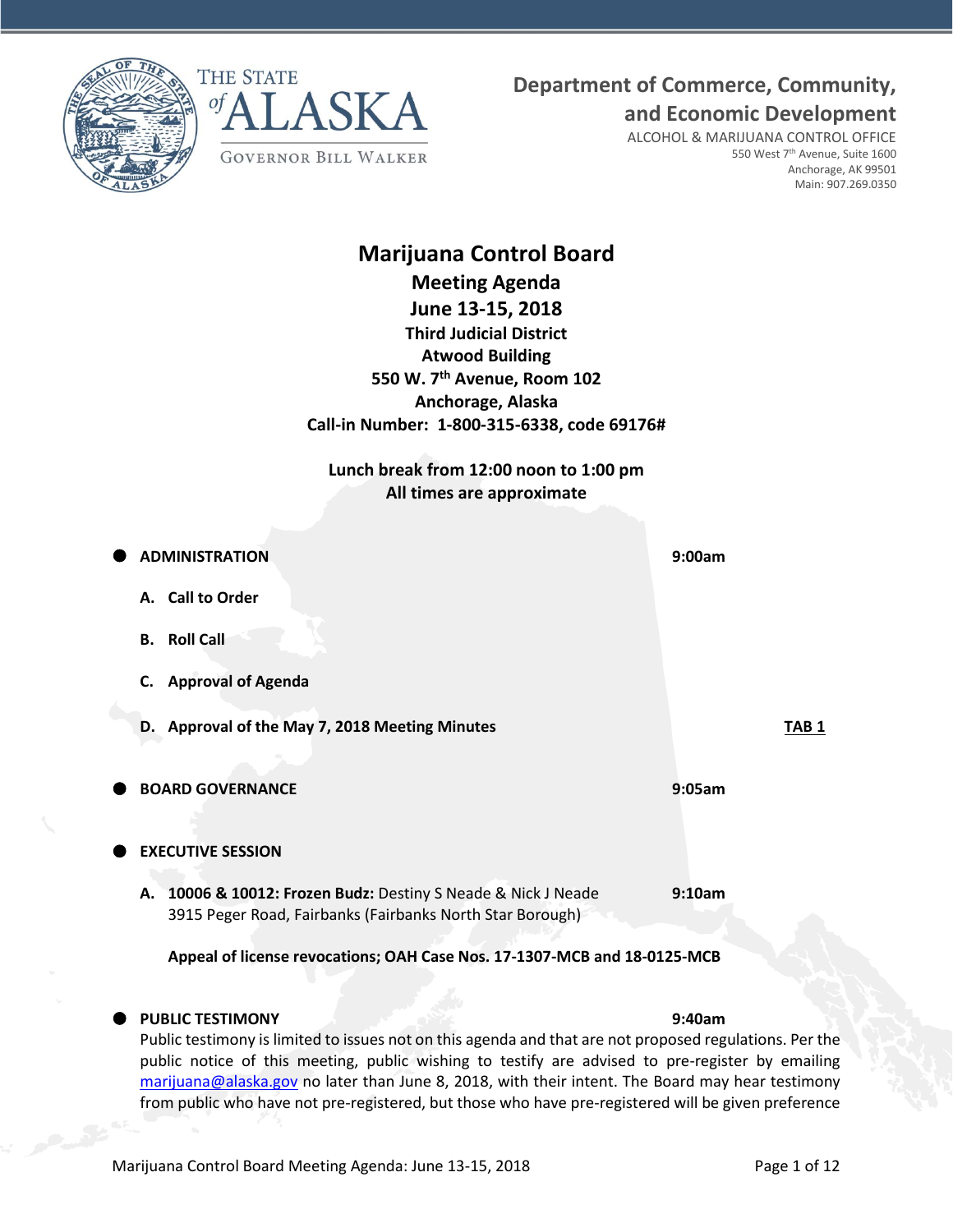for the time available. The Board is unable to hear public testimony on proposed regulations at this time. Written comments may also be submitted to the board via [marijuana@alaska.gov.](mailto:marijuana@alaska.gov) The call-in number is 1-800-315-6338, code 69176#.

|    | <b>TAX/SUPPLY DISCUSSION</b>                                                 |                                                                                                                                                  | 10:00am |                  |
|----|------------------------------------------------------------------------------|--------------------------------------------------------------------------------------------------------------------------------------------------|---------|------------------|
|    | A. Department of Revenue invited                                             |                                                                                                                                                  |         |                  |
|    | <b>METRC OVERVIEW</b>                                                        |                                                                                                                                                  | 10:45am |                  |
|    | A. Scott Denholm and Kelly Jenkins, Metrc                                    |                                                                                                                                                  |         |                  |
|    | <b>DIRECTOR BRIEFING</b>                                                     |                                                                                                                                                  |         |                  |
|    | A. Director's Report                                                         |                                                                                                                                                  | 1:00pm  | TAB <sub>2</sub> |
|    | <b>ENFORCEMENT BRIEFING</b>                                                  |                                                                                                                                                  | 1:30pm  |                  |
|    | A. Enforcement Supervisor's Report                                           |                                                                                                                                                  |         | TAB <sub>3</sub> |
| В. | <b>Transportation Discussion</b>                                             |                                                                                                                                                  |         |                  |
| C. | <b>Notices of Violation Issued and Licensee Responses</b>                    |                                                                                                                                                  |         | TAB <sub>4</sub> |
|    | 3 AAC 306.905 for NOV #AB17-0000445                                          | 1. Executive Session to consider designation of proprietary information under                                                                    |         |                  |
|    | D. License #11966:<br>Licensee:<br>License Type:<br>Premises Address:        | <b>Great Northern Cannabis</b><br>Great Northern Cannabis, Inc.<br>Retail Marijuana Store<br>541 W. 4th Ave.<br>Anchorage, AK                    |         | TAB <sub>5</sub> |
|    | E. License #10489:<br>Licensee:<br>License Type:<br><b>Premises Address:</b> | <b>Ester Horticulture and Research</b><br>John Collette<br>Limited Marijuana Cultivation Facility<br>2960 Ester Dome Road<br>Fairbanks, AK 99709 |         | TAB <sub>6</sub> |
| F. | <b>Cannabis Classic: Cory and Kendra Wray</b>                                |                                                                                                                                                  |         | TAB <sub>7</sub> |
|    | G. Cannabis Classic: Robinson Garcia                                         |                                                                                                                                                  |         | TAB <sub>8</sub> |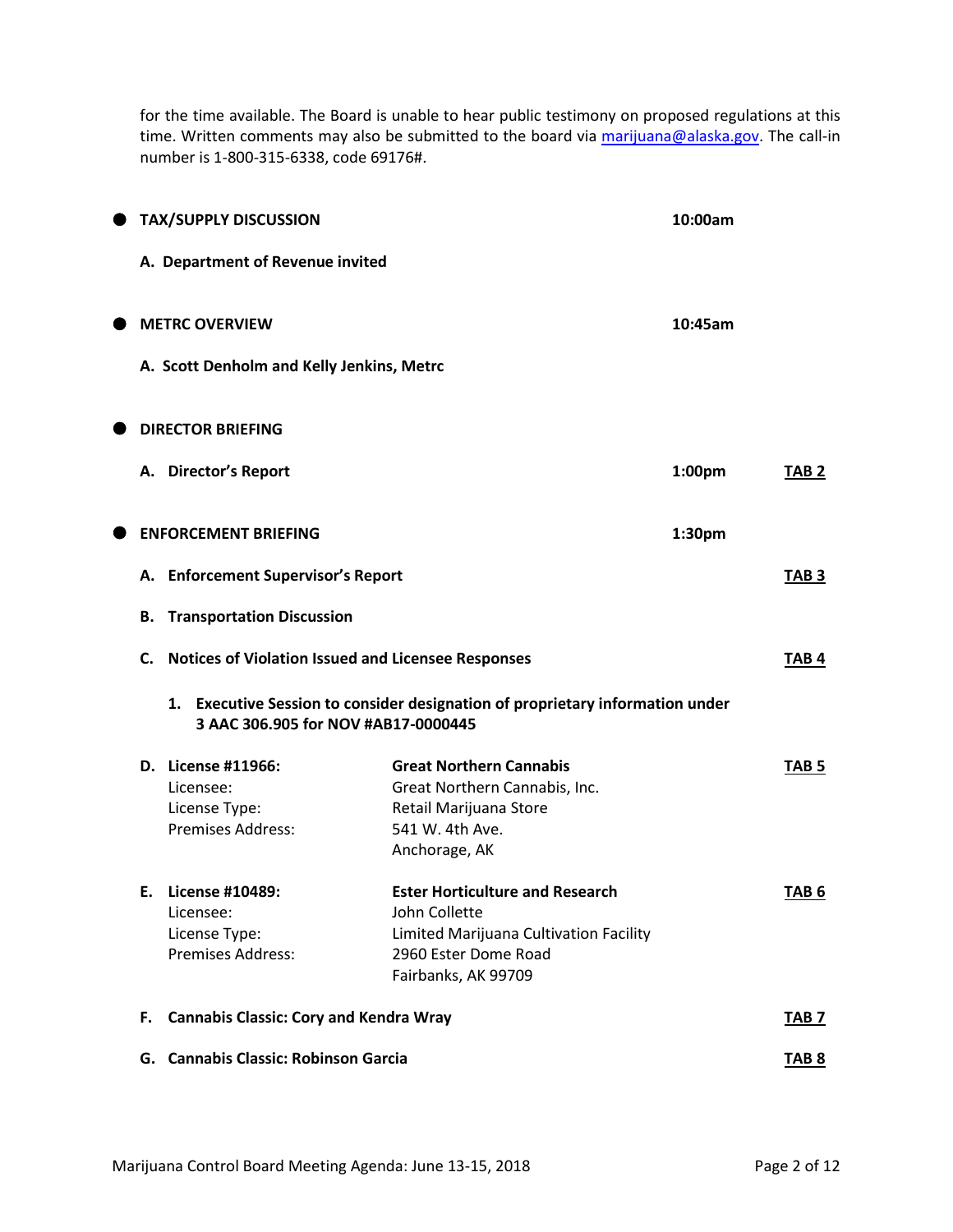# $\bullet$  LICENSING BRIEFING

|    |    | A. Program Coordinator's Report                                                          | 3:00pm                                                                                                                                                                                     | TAB <sub>9</sub> |
|----|----|------------------------------------------------------------------------------------------|--------------------------------------------------------------------------------------------------------------------------------------------------------------------------------------------|------------------|
|    |    | <b>REGULATIONS</b>                                                                       | 3:30pm                                                                                                                                                                                     |                  |
|    |    | A. Proposed Projects                                                                     |                                                                                                                                                                                            |                  |
|    | 1. | <b>Testing Working Group Recommendations</b>                                             |                                                                                                                                                                                            | <b>TAB 10</b>    |
|    | 2. | <b>Staff Recommendations</b>                                                             |                                                                                                                                                                                            | <b>TAB 11</b>    |
|    | З. | <b>Board Requests</b>                                                                    |                                                                                                                                                                                            |                  |
| В. |    |                                                                                          | <b>Drafts for Board Review, Pending Public Comment Opportunity</b>                                                                                                                         |                  |
|    | 1. | <b>Onsite Consumption</b><br>Status:<br><b>Potential Board Actions:</b>                  | Revised draft for board consideration<br>Amend and/or put out for public comment                                                                                                           | <b>TAB 12</b>    |
| C. |    | <b>Public Comments Received</b>                                                          |                                                                                                                                                                                            |                  |
|    | 1. | <b>Plant Count for New Cultivators</b><br>Status:<br><b>Potential Board Actions:</b>     | Comment period closed June 1, 2018<br>Vote to adopt; OR<br>Substantially amend and put out for public comment                                                                              | <b>TAB 13</b>    |
|    |    | 2. Advertising and Promotional Activities<br>Status:<br><b>Potential Board Actions:</b>  | Comment period closed June 1, 2018<br>Vote to adopt; OR<br>Substantially amend and put out for public comment                                                                              | <b>TAB 14</b>    |
|    | З. | <b>Waste Disposal</b><br>Status:<br><b>Potential Board Actions:</b>                      | Comment period closed June 5, 2018<br>Vote to adopt; OR<br>Substantially amend and put out for public comment                                                                              | <b>TAB 15</b>    |
|    | 4. | Definition of "Recreation or Youth Center"<br>Status:<br><b>Potential Board Actions:</b> | Date of Issuance of Handler Permits; Extend Video Storage Retention Time;<br>Comment period closed June 1, 2018<br>Vote to adopt; OR<br>Substantially amend and put out for public comment | <b>TAB 16</b>    |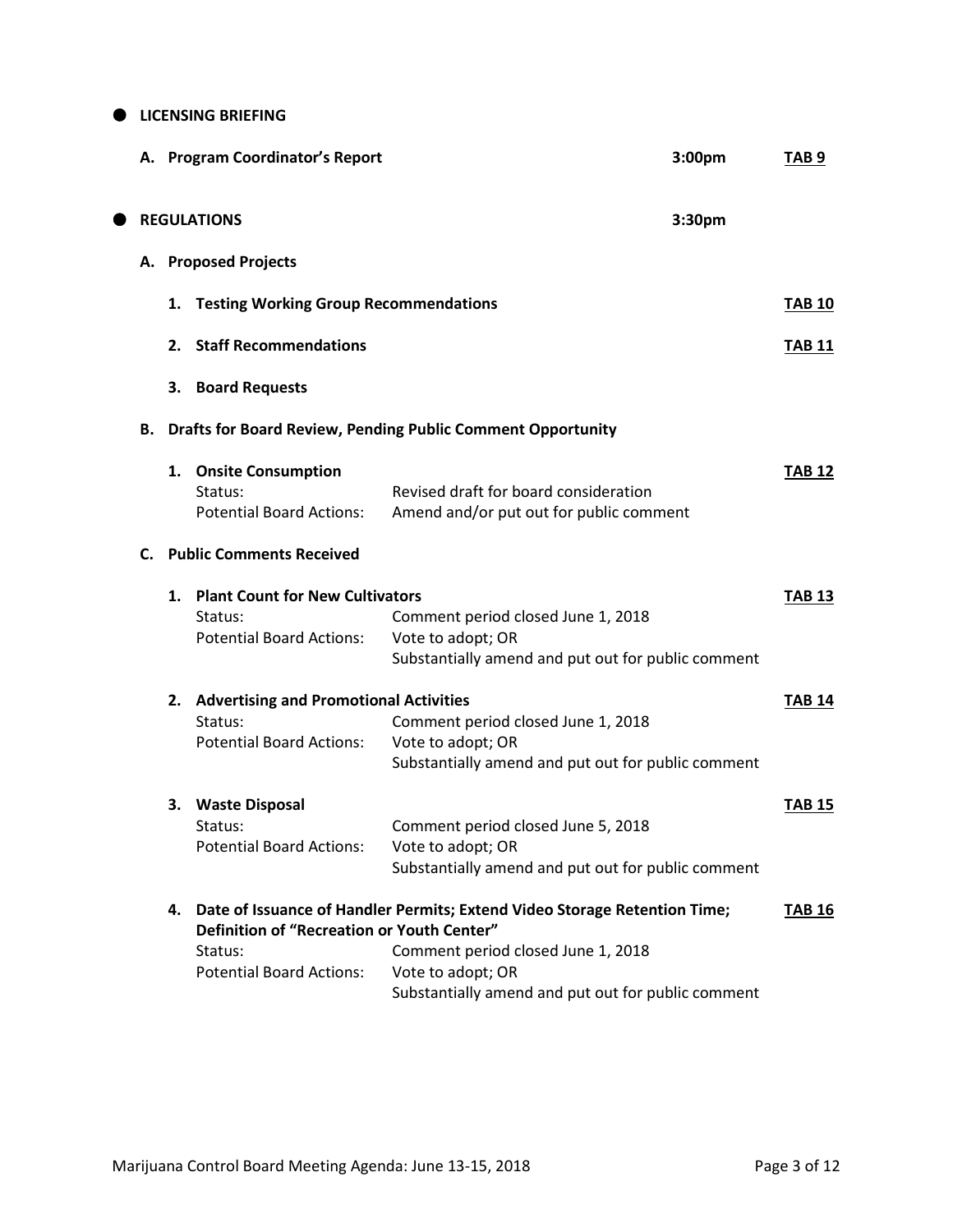# **ACCUSATION HEARING June 14, 9:00 am**

| A. License #10237:       | AlaskaSense, LLC                               |
|--------------------------|------------------------------------------------|
| Licensee:                | AlaskaSense, LLC                               |
| License Type:            | <b>Standard Marijuana Cultivation Facility</b> |
| <b>Premises Address:</b> | 521 W Tudor Road, Unit 202                     |
|                          | Anchorage, AK 99503                            |
| Local Government:        | Municipality of Anchorage                      |
|                          |                                                |

## **NEW MARIJUANA HANDLER COURSE PROVIDER APPLICATIONS 10:00am**

| А. | <b>MHCP 024:</b><br>Applicant: | Alaska Marijuana Handlers<br>360training.com, Inc. (Caleb Smith)         | <b>TAB 17</b> |
|----|--------------------------------|--------------------------------------------------------------------------|---------------|
| В. | <b>MHCP 026:</b><br>Applicant: | Alaska Marijuana Handler Certification<br>Green CulturED (Evan Erickson) | <b>TAB 18</b> |
|    | <b>MHCP 027:</b><br>Applicant: | <b>Marijuana Permit Training 1.0</b><br>MPT (Kevin Baker)                | <b>TAB 19</b> |

## $\bullet$  APPLICATIONS FROM PREVIOUS MEETINGS

# **A. Tabled**

| License #10254:           | AlaskaSense, LLC                      | <b>TAB 20</b> |
|---------------------------|---------------------------------------|---------------|
| Licensee:                 | AlaskaSense, LLC                      |               |
| License Type:             | Retail Marijuana Store                |               |
| <b>Premises Address:</b>  | 217 E 4 <sup>th</sup> Avenue, Suite D |               |
|                           | Anchorage, AK 99501                   |               |
| Local Government:         | <b>Municipality of Anchorage</b>      |               |
| <b>For Consideration:</b> | Tabled at May 2018 meeting            |               |

# **B. Delegated**

| 1. License #11664:        | <b>Suilnua</b>                                        | <b>TAB 21</b> |
|---------------------------|-------------------------------------------------------|---------------|
| Licensee:                 | Suilnua, LLC                                          |               |
| License Type:             | <b>Standard Marijuana Cultivation Facility</b>        |               |
| <b>Premises Address:</b>  | 5600 N Cunningham Road                                |               |
|                           | Palmer, AK 99645                                      |               |
| Local Government:         | Matanuska-Susitna Borough                             |               |
| <b>For Consideration:</b> | LG protest; in "delegated" status for over one year   |               |
|                           | (license approved on May 15, 2017) pending resolution |               |
|                           | of protest                                            |               |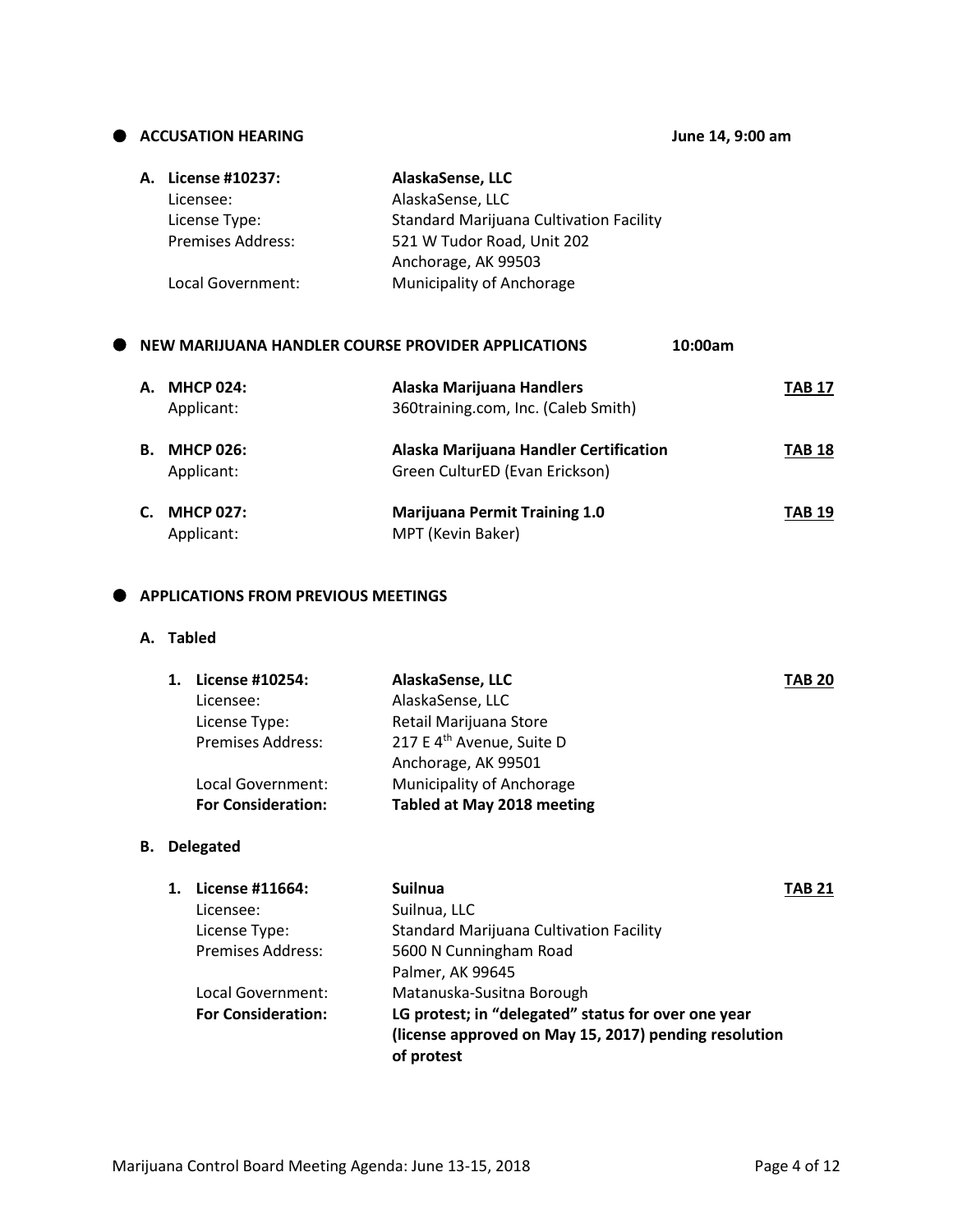| 2. | License #13776:           | Alaska Skunkworks, LLC                              | <b>TAB 22</b> |
|----|---------------------------|-----------------------------------------------------|---------------|
|    | Licensee:                 | Alaska Skunkworks, LLC                              |               |
|    | License Type:             | <b>Standard Marijuana Cultivation Facility</b>      |               |
|    | Premises Address:         | 37331 S Talkeetna Spur Road                         |               |
|    |                           | Talkeetna, AK 99676                                 |               |
|    | Local Government:         | Matanuska-Susitna Borough                           |               |
|    | <b>For Consideration:</b> | LG protest (approved with delegation April 5, 2018) |               |
| 3. | License #14200:           | <b>Matanuska Cannabis Company, LLC</b>              | TAB 23        |
|    | Licensee:                 | Matanuska Cannabis Company, LLC                     |               |
|    |                           |                                                     |               |
|    | License Type:             | Retail Marijuana Store                              |               |
|    | Premises Address:         | 3550 S Old Glenn Highway                            |               |
|    |                           | Palmer, AK 99645                                    |               |
|    | Local Government:         | Matanuska-Susitna Borough                           |               |

# **C. Licenses in "Pending Inspection" Status for Over Six Months TAB 24**

| 1. | License #10057:          | <b>Alaskan Cannabis Outfitters</b>     |
|----|--------------------------|----------------------------------------|
|    | Licensee:                | Great White Bear, LLC                  |
|    | License Type:            | Retail Marijuana Store                 |
|    | <b>Premises Address:</b> | 41945 Sterling Highway                 |
|    |                          | Homer, AK 99603                        |
|    | Local Government:        | Kenai Peninsula Borough                |
|    | Approved by MCB:         | April 5, 2017                          |
|    | License Issued:          | November 22, 2017                      |
| 2. | License #11411:          | Denali Dispensaries, LLC               |
|    | Licensee:                | Denali Dispensaries, LLC               |
|    | License Type:            | Retail Marijuana Store                 |
|    | <b>Premises Address:</b> | 225 E 5 <sup>th</sup> Avenue           |
|    |                          | Anchorage, AK 99501                    |
|    | Local Government:        | Municipality of Anchorage              |
|    | Approved By MCB:         | April 5, 2017                          |
|    | License Issued:          | September 8, 2017                      |
| 3. | License #11920:          | <b>AK Joint</b>                        |
|    | Licensee:                | Alaska Joint Ventures, LLC             |
|    | License Type:            | Limited Marijuana Cultivation Facility |
|    | Premises Address:        | 7801 Schoon Street, Unit D             |
|    |                          | Anchorogo AV 00510                     |

Approved by MCB: July 12, 2017

Anchorage, AK 99518 Local Government: Municipality of Anchorage License Issued: November 8, 2017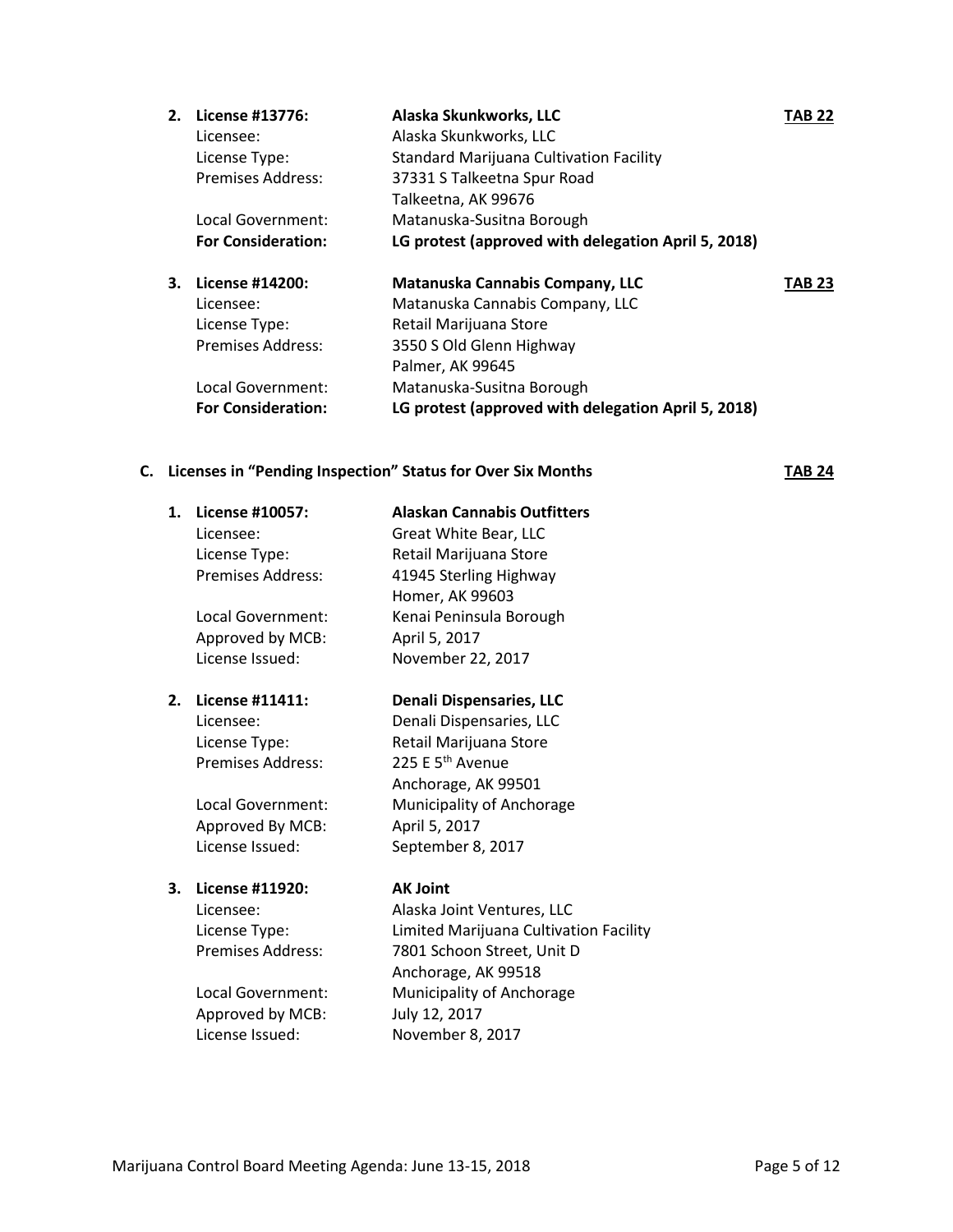Licensee: ISG, Inc.

License Issued: October 4, 2017

Approved By MCB: July 12, 2017 License Issued: October 4, 2017

Approved by MCB: July 12, 2017 License Issued: October 4, 2017

### **4. License #12311: Juneau's Green Garden**

License Type: Standard Marijuana Cultivation Facility Premises Address: 5011 Short Street, Suite 1 Juneau, AK 99801 Local Government: City and Borough of Juneau Approved By MCB: September 14, 2017

# **5. License #12768: Secret Garden Cannabis**

Licensee: Axion Enterprises, LLC License Type: Retail Marijuana Store Premises Address: 726 E 15th Avenue, Suite 1 Anchorage, AK 99501 Local Government: Municipality of Anchorage

# **6. License #12770: Secret Garden Cannabis**

Licensee: Axion Enterprises, LLC License Type: Standard Marijuana Cultivation Facility Premises Address: 726 E 15th Avenue, Suite 3 Anchorage, AK 99501 Local Government: Municipality of Anchorage

# **D. Licenses in "Delegated" Status for Approximately One Year TAB 25**

#### **1. License #10180: AK Shadows**

Premises Address: 525 Anisha Drive

Approved By MCB: July 7, 2016 **Pending: Fire Marshal approval**

Licensee: Jesse Y Holzschuh License Type: Standard Marijuana Cultivation Facility Fairbanks, AK 99709 Local Government: Fairbanks North Star Borough

# **BOARD CONSIDERATION**

| A. License #10024:        | <b>Art's Alaskan Plantation</b>                   | <b>TAB 26</b> |
|---------------------------|---------------------------------------------------|---------------|
| Licensee:                 | Arthur A Church                                   |               |
| License Type:             | Limited Marijuana Cultivation Facility            |               |
| <b>Premises Address:</b>  | 9444 Blackie Loop                                 |               |
|                           | Willow, AK 99688-1044                             |               |
| Local Government:         | Matanuska-Susitna Borough                         |               |
| <b>For Consideration:</b> | Request for time extension under 3 AAC 306.920(b) |               |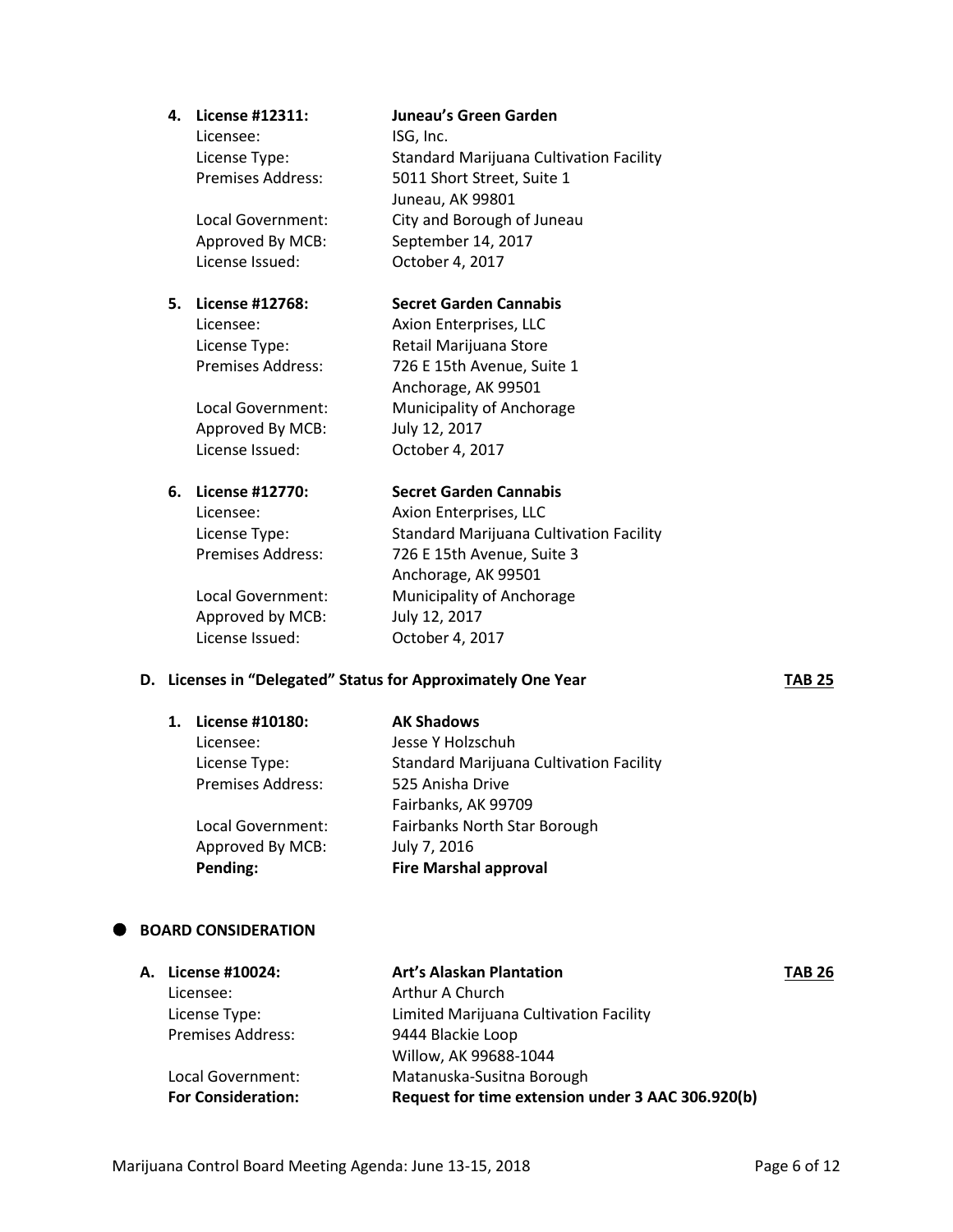| <b>B.</b> | License #11731:           | <b>AK Slow Burn Cannabis Outlet</b>        | TAB 27 |
|-----------|---------------------------|--------------------------------------------|--------|
|           | Licensee:                 | AK Slow Burn Cannabis Outlet, LLC          |        |
|           | License Type:             | Retail Marijuana Store                     |        |
|           | <b>Premises Address:</b>  | 1551 E. Tudor Road                         |        |
|           |                           | Anchorage, AK 99507                        |        |
|           | Local Government:         | Municipality of Anchorage                  |        |
|           | <b>For Consideration:</b> | <b>Appealing Failed to Complete Notice</b> |        |
| C.        | License #16015:           | <b>Bluffside Gardens</b>                   | TAB 28 |
|           | Licensee:                 | <b>Bluffside Gardens, LLC</b>              |        |
|           | License Type:             | Limited Marijuana Cultivation Facility     |        |
|           |                           |                                            |        |
|           | Premises Address:         | 39700 S Parks Highway                      |        |
|           |                           | Talkeetna, AK 99676                        |        |
|           | Local Government:         | Matanuska-Susitna Borough                  |        |

### $\bullet$  NEW MARIJUANA TESTING FACILITY APPLICATIONS

| А. | License #15124:<br>Licensee: | <b>Fairbanks Analytical Testing, LLC</b><br>Fairbanks Analytical Testing, LLC | TAB 29 |
|----|------------------------------|-------------------------------------------------------------------------------|--------|
|    | <b>Premises Address:</b>     | 1521 Stacia Street, Suite A                                                   |        |
|    |                              | Fairbanks, AK 99701                                                           |        |
|    | Local Government:            | City of Fairbanks                                                             |        |
| В. | License #15590:              | <b>Peak Analytical, LLC</b>                                                   | TAB 30 |
|    | Licensee:                    | Peak Analytical, LLC                                                          |        |
|    | Premises Address:            | 2208 Tongass Avenue                                                           |        |
|    |                              | Ketchikan, AK 99901                                                           |        |
|    | Local Government:            | City of Ketchikan                                                             |        |
|    |                              |                                                                               |        |

# **NEW STANDARD MARIJUANA CULTIVATION FACILITY APPLICATIONS**

| А. | License #13479:          | <b>North Star Fire</b>       | TAB 31 |
|----|--------------------------|------------------------------|--------|
|    | Licensee:                | North Star Fire, LLC         |        |
|    | <b>Premises Address:</b> | 3780 Leasure Street, Suite 3 |        |
|    |                          | Fairbanks, AK 99701          |        |
|    | Local Government:        | Fairbanks North Star Borough |        |
| В. | License #13785:          | <b>Alaskan Pharms, LLC</b>   | TAB 32 |
|    | Licensee:                | Alaskan Pharms, LLC          |        |
|    | <b>Premises Address:</b> | Block 7 Lot 8                |        |
|    |                          | Naukati, AK 99950            |        |
|    | Local Government:        | No Local Government          |        |
|    |                          |                              |        |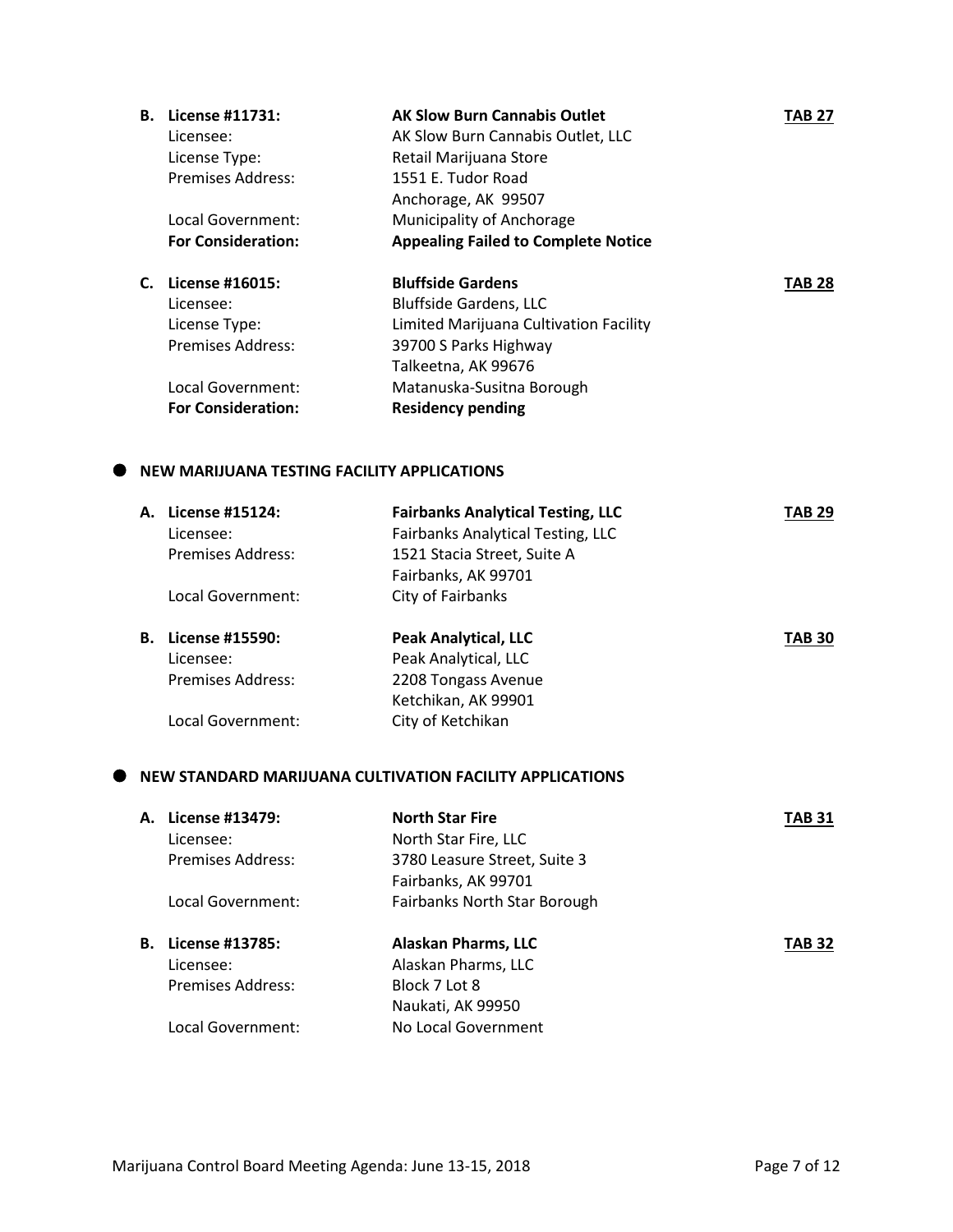# **NEW LIMITED MARIJUANA CULTIVATION FACILITY APPLICATIONS**

|    | A. License #13310:        | <b>AK Cultivations</b>                  | <b>TAB 33</b> |
|----|---------------------------|-----------------------------------------|---------------|
|    | Licensee:                 | Charles J Campbell & Justin J Bacher    |               |
|    | Premises Address:         | 2611 South Desiree Circle               |               |
|    |                           | Wasilla, AK 99654                       |               |
|    | Local Government:         | Matanuska-Susitna Borough               |               |
|    | <b>B.</b> License #13752: | <b>Northern Dreams, LLC</b>             | <b>TAB 34</b> |
|    | Licensee:                 | Northern Dreams, LLC                    |               |
|    | Premises Address:         | 11705 B N Jonesville Mine Road          |               |
|    |                           | Sutton, AK 99674-8030                   |               |
|    | Local Government:         | Matanuska-Susitna Borough               |               |
| C. | License #13910:           | <b>Alaskan Farmacy</b>                  | <b>TAB 35</b> |
|    | Licensee:                 | <b>Charles T Filiott</b>                |               |
|    | Premises Address:         | 34049 Klondike Avenue E                 |               |
|    |                           | Sterling, AK 99672                      |               |
|    | Local Government:         | Kenai Peninsula Borough                 |               |
|    | <b>For Consideration:</b> | Conditions pursuant to 3 AAC 306.060(b) |               |
|    | D. License #15190:        | <b>Coldsmoke Farms</b>                  | <b>TAB 36</b> |
|    | Licensee:                 | Michael J Welch                         |               |
|    | <b>Premises Address:</b>  | 34669 Commerce Street                   |               |
|    |                           | Soldotna, AK 99669-9412                 |               |
|    | Local Government:         | Kenai Peninsula Borough                 |               |
|    | <b>For Consideration:</b> | Conditions pursuant to 3 AAC 306.060(b) |               |

#### **NEW MARIJUANA PRODUCT MANUFACTURING FACILITY APPLICATIONS**

| License #15594:          | <b>Cold Creek Extracts</b> | TAB 37        |
|--------------------------|----------------------------|---------------|
| Licensee:                | Cold Creek Extracts, LLC   |               |
| Premises Address:        | 7801 Schoon Street, Unit L |               |
|                          | Anchorage, AK 99518        |               |
| Local Government:        | Municipality of Anchorage  |               |
| License #15800:          | <b>Baked Alaska, LLC</b>   | <b>TAB 38</b> |
| Licensee:                | Baked Alaska, LLC          |               |
| <b>Premises Address:</b> | 2745 Hanson Road, Unit B   |               |
|                          | Fairbanks, AK 99709        |               |
|                          |                            |               |
|                          |                            |               |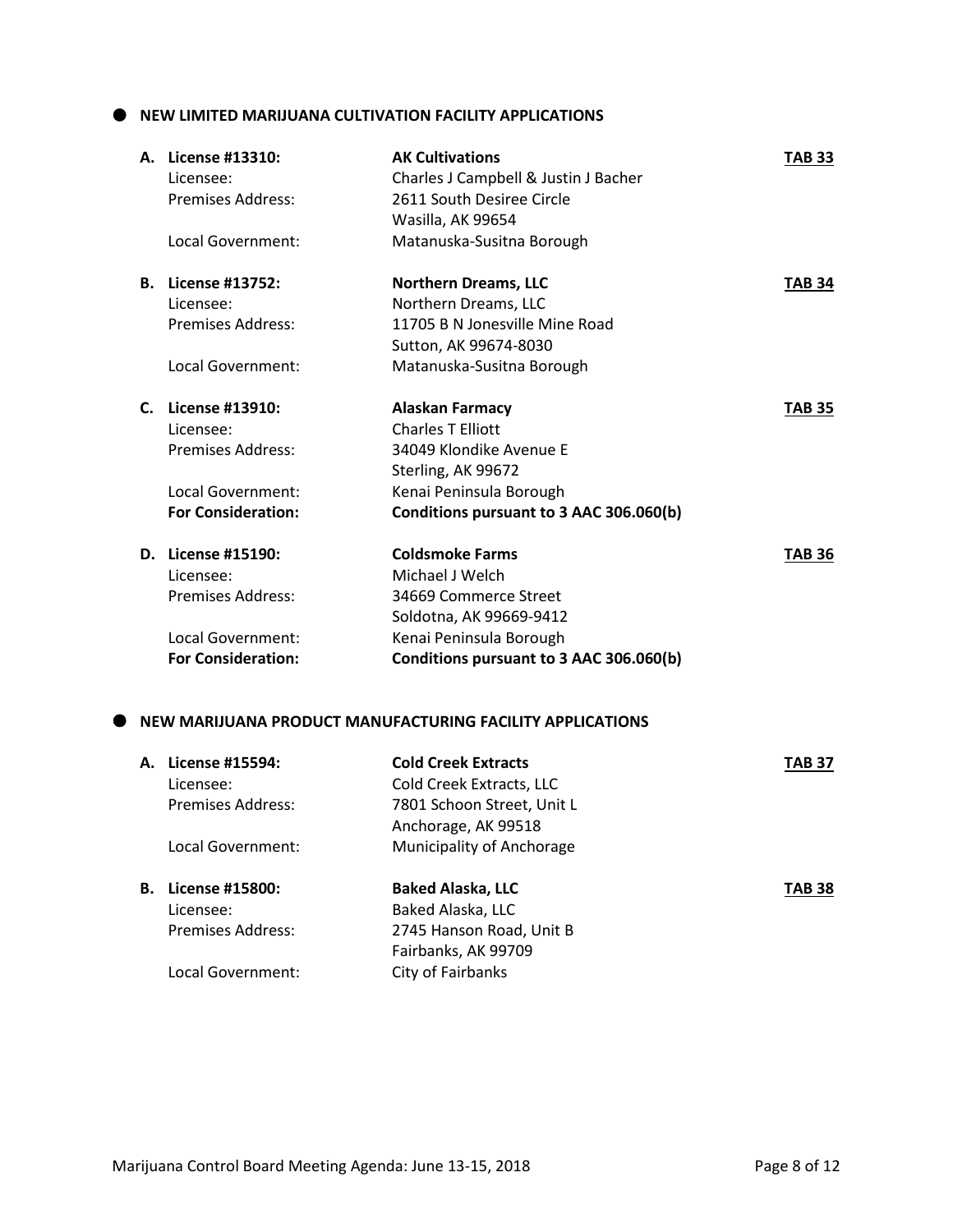$\bullet$  NEW LICENSE APPLICATIONS FOR RELATED APPLICANTS

|  | A. License #13394:<br>Licensee:<br>License Type:<br><b>Premises Address:</b>                             | <b>High Flower On King</b><br>King Street Ventures, Inc.<br>Retail Marijuana Store<br>9525 King Street, Suite 1                                                                             | <b>TAB 39</b> |
|--|----------------------------------------------------------------------------------------------------------|---------------------------------------------------------------------------------------------------------------------------------------------------------------------------------------------|---------------|
|  | Local Government:                                                                                        | Anchorage, AK 99515<br>Municipality of Anchorage                                                                                                                                            |               |
|  | <b>B.</b> License #13395:<br>Licensee:<br>License Type:<br><b>Premises Address:</b><br>Local Government: | <b>High Flower Creations</b><br>Alaskan Mountain Trails, LLC<br>Marijuana Product Manufacturing Facility<br>9525 King Street, Suite 3<br>Anchorage, AK 99515<br>Municipality of Anchorage   | <b>TAB 40</b> |
|  | C. License #13396:<br>Licensee:<br>License Type:<br><b>Premises Address:</b><br>Local Government:        | <b>High Flower Farms</b><br>Alaskan Mountain Trails, LLC<br><b>Standard Marijuana Cultivation Facility</b><br>9525 King Street, Suite 2<br>Anchorage, AK 99515<br>Municipality of Anchorage | <b>TAB 41</b> |
|  | D. License #13613:<br>Licensee:<br>License Type:<br><b>Premises Address:</b><br>Local Government:        | <b>Puffin AK</b><br>RDA Enterprise, LLC<br>Retail Marijuana Store<br>200 W 68th Avenue, Unit A1<br>Anchorage, AK 99518<br>Municipality of Anchorage                                         | <b>TAB 42</b> |
|  | E. License #13614:<br>Licensee:<br>License Type:<br><b>Premises Address:</b><br>Local Government:        | <b>Puffin AK</b><br>RDA Enterprise, LLC<br><b>Standard Marijuana Cultivation Facility</b><br>200 W 68 <sup>th</sup> Avenue, Unit A2<br>Anchorage, AK 99518<br>Municipality of Anchorage     | <b>TAB 43</b> |
|  | <b>NEW MARIJUANA PRODUCTS</b>                                                                            |                                                                                                                                                                                             |               |
|  | A. License #10082:                                                                                       | <b>Einstein Labs</b>                                                                                                                                                                        | <b>TAB 44</b> |

| A. License #10082:       | Einstein Labs                            | TAB 44 |
|--------------------------|------------------------------------------|--------|
| Licensee:                | Einstein Enterprises, Inc.               |        |
| License Type:            | Marijuana Product Manufacturing Facility |        |
| <b>Premises Address:</b> | 2939 Porcupine Drive, Suite B            |        |
|                          | Anchorage, AK 99501-3118                 |        |
| Local Government:        | Municipality of Anchorage                |        |
|                          |                                          |        |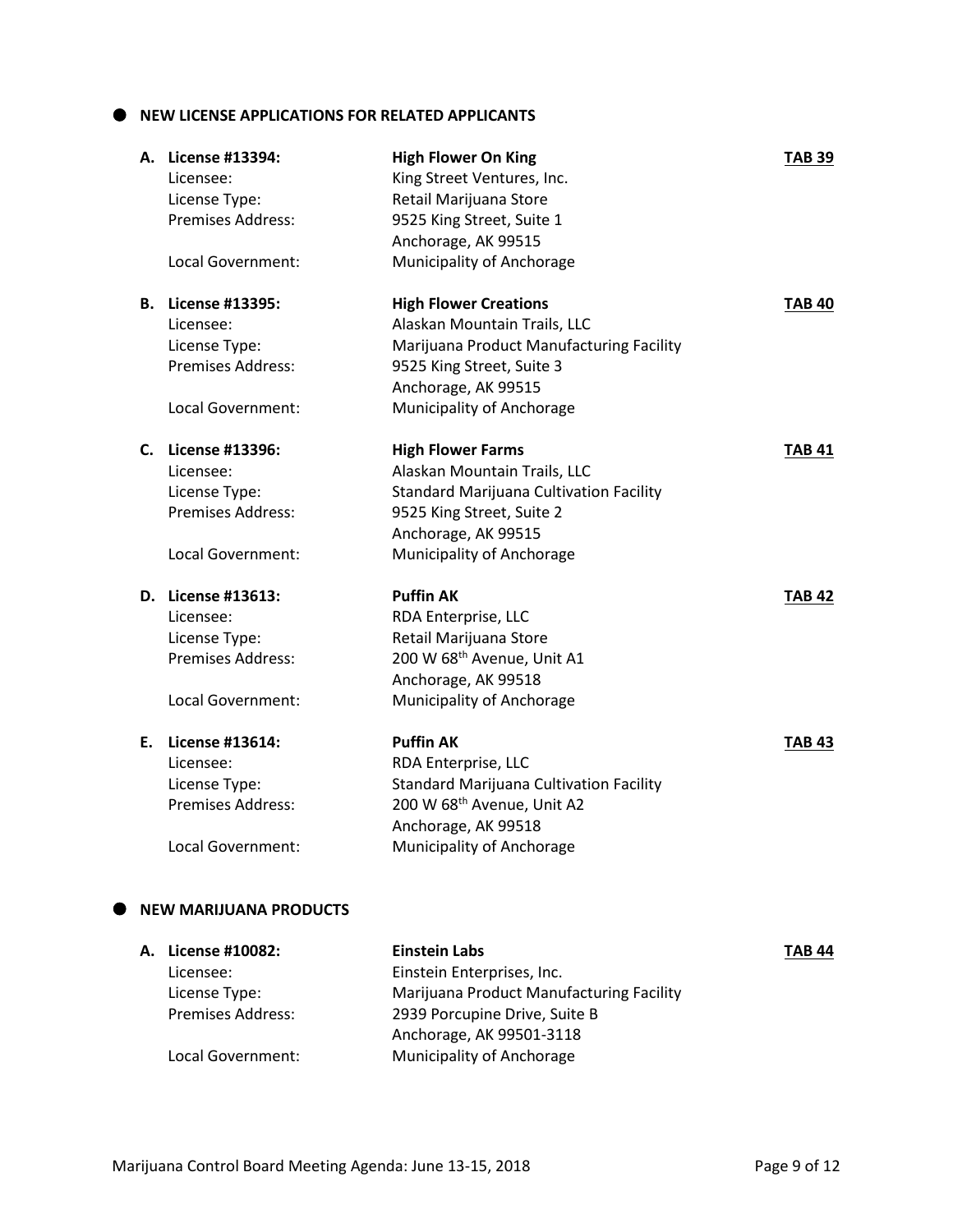$\bullet$  OWNERSHIP TRANSFER APPLICATIONS

| A. License #10284:       | <b>Broken Dirt, LLC</b>                        | <b>TAB 45</b> |
|--------------------------|------------------------------------------------|---------------|
| Licensee:                | <b>Catalyst Cannabis Company</b>               |               |
| License Type:            | <b>Standard Marijuana Cultivation Facility</b> |               |
| <b>Premises Address:</b> | 5001 Eagle Street, Suite B                     |               |
|                          | Anchorage, AK 99503                            |               |
| Local Government:        | Municipality of Anchorage                      |               |
| Transferor:              | Broken Dirt, LLD (controlling interest)        |               |
|                          | <b>DBA Catalyst Cannabis Company</b>           |               |
|                          |                                                |               |

# **Executive Session to consider designation of proprietary information under 3 AAC 306.905**

| В. | License #11638:          | <b>Broken Dirt, LLC</b>                 | <b>TAB 46</b> |
|----|--------------------------|-----------------------------------------|---------------|
|    | Licensee:                | <b>Catalyst Cannabis Company</b>        |               |
|    | License Type:            | Retail Marijuana Store                  |               |
|    | <b>Premises Address:</b> | 9900 Old Seward Highway, #4             |               |
|    |                          | Anchorage, AK 99515                     |               |
|    | Local Government:        | Municipality of Anchorage               |               |
|    | Transferor:              | Broken Dirt, LLD (controlling interest) |               |
|    |                          | DBA Catalyst Cannabis Company           |               |
|    |                          |                                         |               |

# **Executive Session to consider designation of proprietary information under 3 AAC 306.905**

# **OPERATING PLAN CHANGES**

| А. | License #10268:          | <b>Flying High Investments, LLC</b>            | TAB 47        |
|----|--------------------------|------------------------------------------------|---------------|
|    | Licensee:                | Flying High Investments, LLC                   |               |
|    | License Type:            | <b>Standard Marijuana Cultivation Facility</b> |               |
|    | Premises Address:        | 14.7 Mile McCarthy Road                        |               |
|    |                          | Chitina, AK 99566                              |               |
|    | Local Government:        | No Local Government                            |               |
| В. | License #10299:          | R.C. Tinderbox, LLC                            | <b>TAB 48</b> |
|    | Licensee:                | R.C. Tinderbox, LLC                            |               |
|    | License Type:            | Standard Marijuana Cultivation Facility        |               |
|    | Premises Address:        | 7801 King Street                               |               |
|    |                          | Anchorage, AK 99518                            |               |
|    | Local Government:        | Municipality of Anchorage                      |               |
| C. | License #10589:          | <b>Natures Releaf, LLC</b>                     | TAB 49        |
|    | Licensee:                | Natures Releaf, LLC                            |               |
|    | License Type:            | Retail Marijuana Store                         |               |
|    | <b>Premises Address:</b> | 503 7 <sup>th</sup> Avenue                     |               |
|    |                          | Fairbanks, AK 99701                            |               |
|    | Local Government:        | City of Fairbanks                              |               |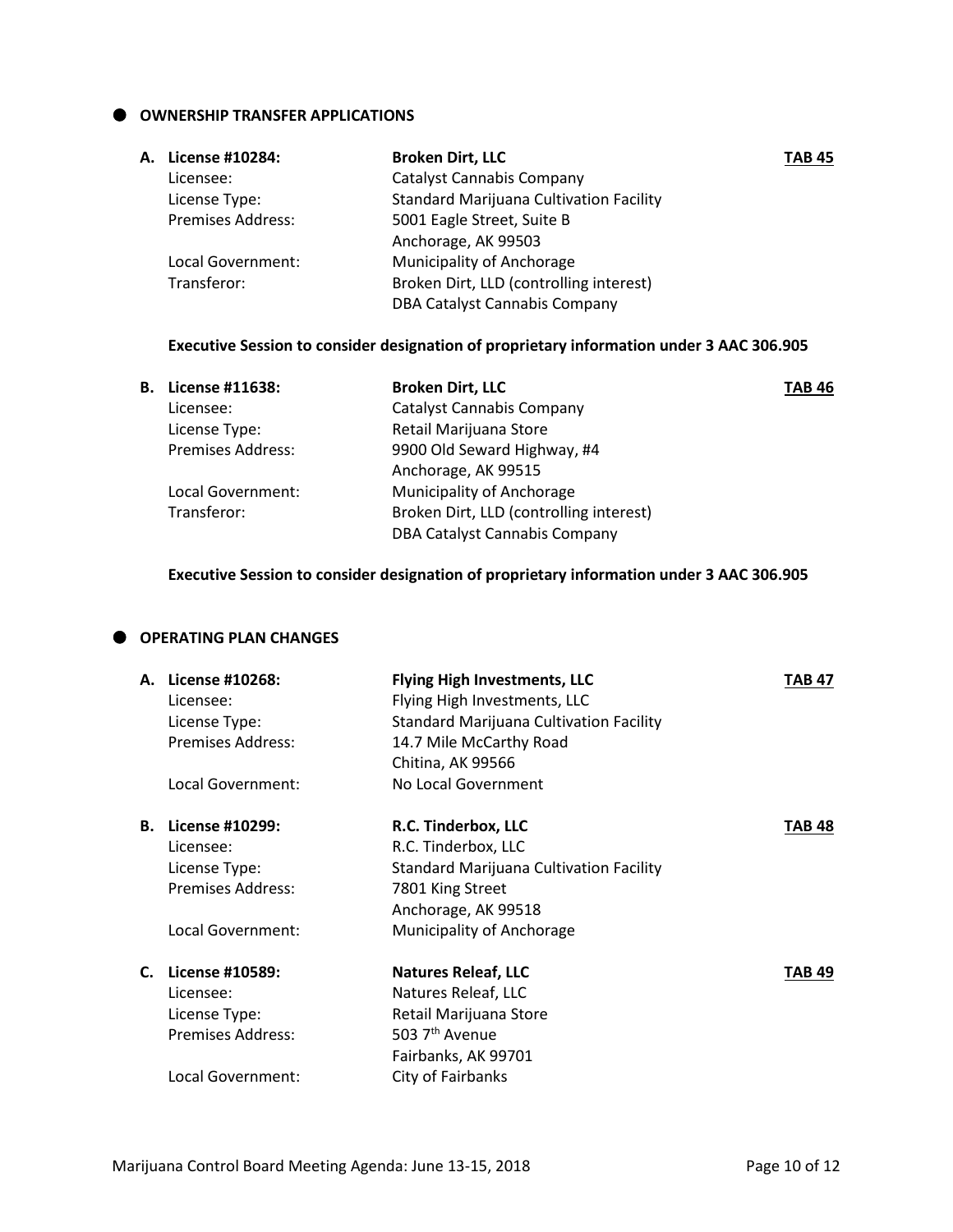|    | D. License #10975:       | <b>Satori</b>                                  | <b>TAB 50</b> |
|----|--------------------------|------------------------------------------------|---------------|
|    | Licensee:                | Baker Industries, LLC                          |               |
|    | License Type:            | Retail Marijuana Store                         |               |
|    | <b>Premises Address:</b> | 221 E 5 <sup>th</sup> Avenue                   |               |
|    |                          | Anchorage, AK 99501                            |               |
|    | <b>Local Government:</b> | Municipality of Anchorage                      |               |
|    |                          |                                                |               |
|    | E. License #11234:       | <b>DKW Farms, LLC</b>                          | <b>TAB 51</b> |
|    | Licensee:                | DKW Farms, LLC                                 |               |
|    | License Type:            | <b>Standard Marijuana Cultivation Facility</b> |               |
|    | <b>Premises Address:</b> | 4269 Richardson Highway                        |               |
|    |                          | Valdez, AK 99686                               |               |
|    | Local Government:        | City of Valdez                                 |               |
| F. | License #11303:          | <b>Hollyweed 907</b>                           | <b>TAB 52</b> |
|    | Licensee:                | YNY Investment, LLC                            |               |
|    | License Type:            | Retail Marijuana Store                         |               |
|    | Premises Address:        | 2429 E 88 <sup>th</sup> Avenue                 |               |
|    |                          | Anchorage, AK 99507                            |               |
|    | Local Government:        | Municipality of Anchorage                      |               |
|    |                          |                                                |               |
|    | G. License #11413:       | <b>Denali Dispensaries, LLC</b>                | <b>TAB 53</b> |
|    | Licensee:                | Denali Dispensaries, LLC                       |               |
|    | License Type:            | <b>Standard Marijuana Cultivation Facility</b> |               |
|    | Premises Address:        | 4603 Pittman Road                              |               |
|    |                          | Wasilla, AK 99623                              |               |
|    | Local Government:        | Matanuska-Susitna Borough                      |               |
|    | H. License #11605:       | <b>Always Redeye, LLC</b>                      | <b>TAB 54</b> |
|    | Licensee:                | Always Redeye, LLC                             |               |
|    | License Type:            | <b>Standard Marijuana Cultivation Facility</b> |               |
|    | Premises Address:        | 2005 Anka Street                               |               |
|    |                          | Juneau, AK 99801                               |               |
|    | Local Government:        | City and Borough of Juneau                     |               |
|    |                          |                                                |               |
| ı. | License #12550:          | <b>Frontier Farmers</b>                        | <b>TAB 55</b> |
|    | Licensee:                | JJH Holdings, LLC                              |               |
|    | License Type:            | Limited Marijuana Cultivation Facility         |               |
|    | Premises Address:        | 6284 N Carrie Street                           |               |
|    |                          | Wasilla, AK 99654                              |               |
|    | Local Government:        | Matanuska-Susitna Borough                      |               |
| J. | License #12904:          | <b>Grass Frontier Farms</b>                    | <b>TAB 56</b> |
|    | Licensee:                | KAD, LLC                                       |               |
|    | License Type:            | <b>Standard Marijuana Cultivation Facility</b> |               |
|    | Premises Address:        | 7596 W Carmel Road                             |               |
|    |                          | Wasilla, AK 99623                              |               |
|    | Local Government:        | Matanuska-Susitna Borough                      |               |
|    |                          |                                                |               |